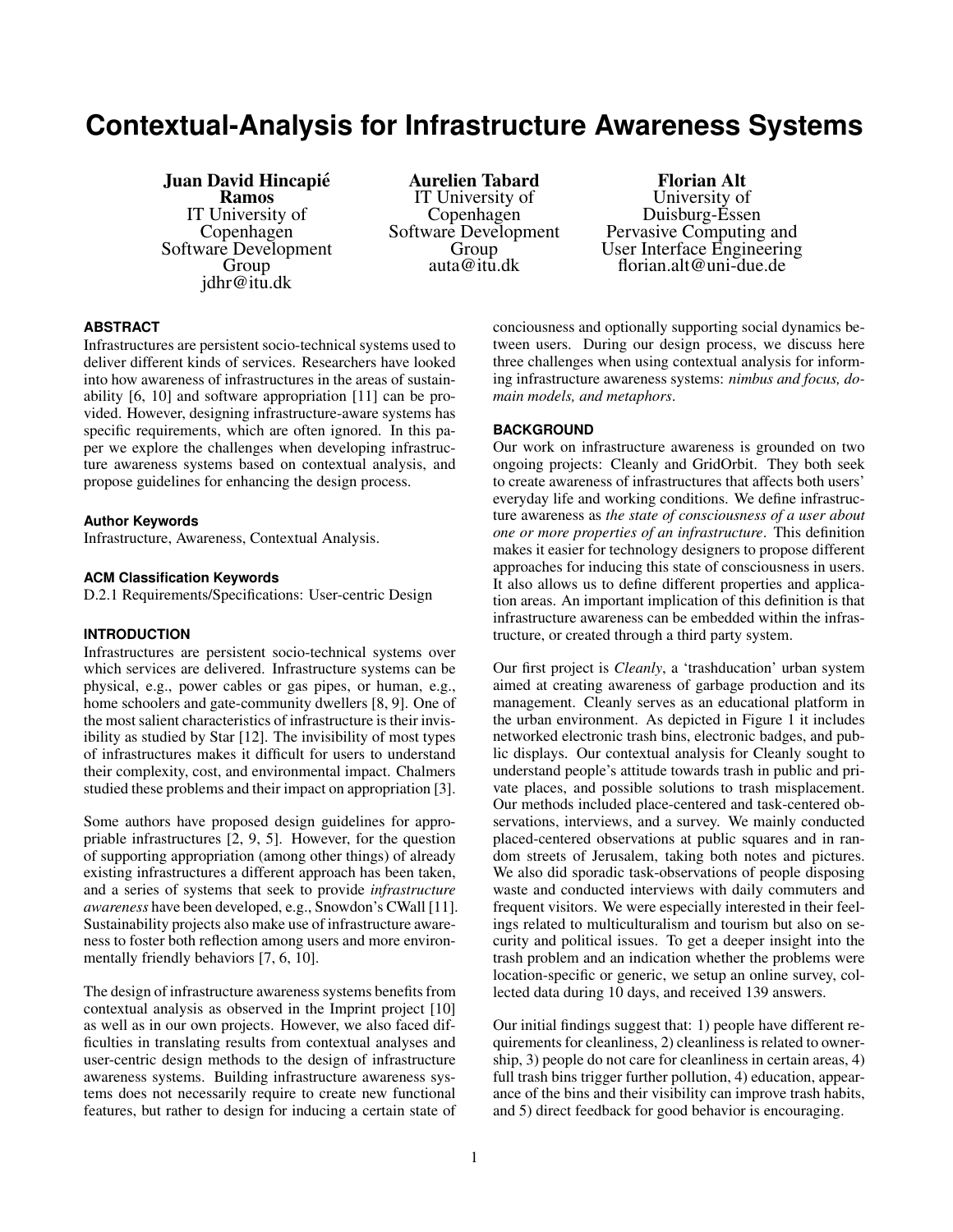

Figure 1. Cleanly's trash bins are equipped with a touch-enabled public display, and RFID and Bluetooth interfaces. This setup allows for tracking users. Users may carry an intelligent (RFID augmented) badge showing the users contribution in the community as a smiley on the badge. The system can build anonymous user models and display information of interest according to location, preferences, and habits.

<span id="page-1-0"></span>Our second project is *GridOrbit*, a public awareness display which visualizes the activity of a community grid used in a biology laboratory (Figure [2\)](#page-1-1). This community grid executes bio-informatics algorithms and relies on users to donate CPU cycles to the peer-to-peer grid. The goal of GridOrbit is to create a shared awareness about the research taking place in the biology laboratory. This should promote contributions to the grid, and thereby mediate the appropriation of the grid technology. Our contextual analysis for GridOrbit sought to understand sharing and collaboration habits for molecular biologists while working in the lab. Our methods included place-centered observations, task-centered observations, and interviews.



<span id="page-1-1"></span>Figure 2. GridOrbit's public display with 3 machines connected.

Our initial findings suggests that: 1) participants worked on specific research problems individually, with low awareness of groups' work, 2) there is extensive sharing of equipment and research material, and 3) researchers use different workplaces for different activities, and they switch from the lab to the office several times a day.

#### **DESIGN CHALLENGES**

Our two projects are at different stages of development. For GridOrbit, the contextual analysis team continued the design by conducting participatory design workshops to co-design GridOrbit with its future users. As input to the workshops we created personas, and presented different technologies including awareness solutions and public displays. We decided to work with public ambient displays due to the high mobility of researchers throughout the building. We then created scenarios, sketched paper-based and digital user interfaces, and refined them iteratively. We ran four workshops where we evaluated and improved the current design. Our design artifacts are the personas, situations, scenarios, and prototypes. These artifacts are both annotated and created in each design session. An intangible design tool are the observations and insight gained directly from the users.

For the Cleanly project, we are in an early design stage. We are designing the system based on the existing results of our contextual analysis and a spiral development process. We decided to work with public displays and content personalization drawing from previous experiences in public display and social networking systems. Our design artifacts have been scenarios and prototypes.

Our efforts in the two projects, though different in scope and progress, both deal with creating awareness of infrastructures. We have encountered that we are dealing with a range of similar problems, hence proposing generic solutions for them.

#### **Creating Awareness**

Awareness systems define formal awareness models [\[1\]](#page-3-10), in terms of nimbus and focus. Nimbus is what an object projects, or what other objects know about it. Focus is what an object is interested in. According to the definition, A is aware of B whenever A's focus intercepts B's nimbus. Awareness systems need to establish an awareness model where the user's focus and the system's nimbus are clearly identified, and they intercept.

However, most systems use *awareness* as a loose notion, do not define an awareness model, and often assume that awareness can be achieved simply by exposing certain properties of a system in both a literal or metaphorical way. We have found that exposing properties of the system is not enough, specially when the users do not have a direct relationship to the various properties of the system. An example of this is the relation of GridOrbits biologists with the P2P grid; biologists did not have a clear mental model of the grid or how contributing power to it would help them carrying out their research.

For GridOrbit we realized that users are not interested in the details of the underlying infrastructure, but they are interested in other research projects going on in the lab. We defined an awareness model where the users' focus includes research projects, progress, and people; and the system nimbus' should match it. Therefore we modified the grid client implementation to gather information about the type and project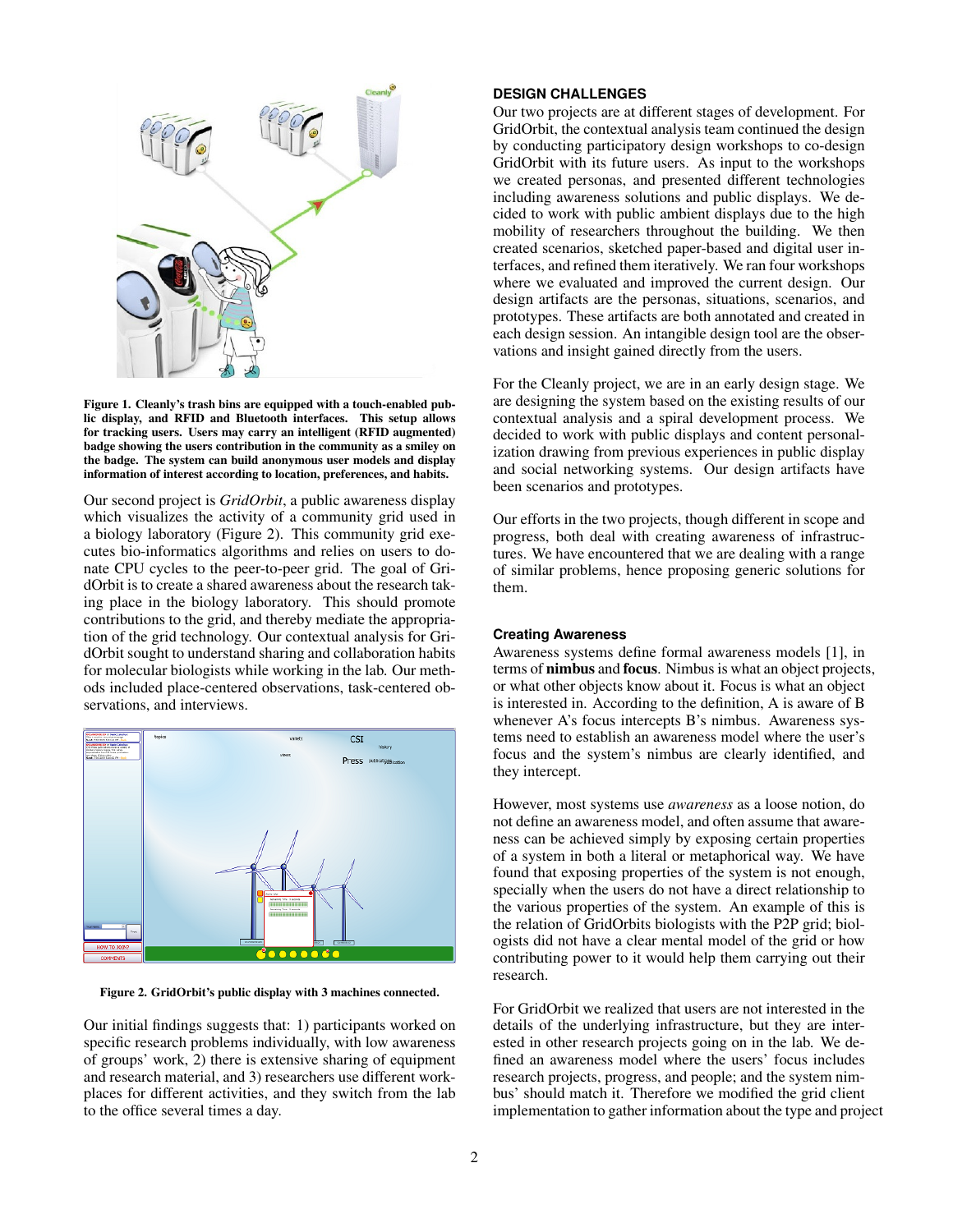of the executing tasks in the grid. We then collected this information and showed in the public display as projects and users. The participatory design sessions clearly showed that users understand the grid in terms of projects (not of CPU cycles contributed) and we are preparing for a long term deployment of the public displays to test these representations.

In designing Cleanly, and based on the previous experience, we set out to determine the users' focus from the beginning. We interviewed users and ran a survey regarding possible reasons and solutions of the trash problem, and type of feedback that would encourage more environmentally friendly habits. We found out users were less interested in the reasons of trash in contrast to ways of solving it. We defined an awareness model where the users' focus is their contribution to a cleaner environment and how they stand in comparison to other users, and general information about green-habits. We also included a high interest for community information, not necessarily related to trash. We are therefore designing Cleanly for collecting information about the individual's contributions by building user models and a user generated content distribution platform. The interface will show trends in personal green-behaviour and comparative information to other people/neighborhoods.

As a conclusion, infrastructure awareness solutions should *make explicit nimbus and focus choices*. Users' focus can be elicited through contextual analysis methods, such as interviews and observations. The design process should create the system's nimbus in a way such that it matches the users' focus. This implies moving from the literal elements of the infrastructure to the ones matching the users' focus, e.g., not talking about CPU cycles in a P2P grid, but about projects and users.

**The Usage of Metaphors** *(or getting the message through)* Metaphors are commonly used in ambient information system as non-obtrusive ways of concealing information. Examples range from Jeremijonko's dangling string [\[13\]](#page-3-11) for displaying network traffic to consolvo's flowers garden [\[4\]](#page-3-12) for encouraging exercising.

In designing GridOrbit we sought to develop a metaphor that would engage biologists in using the grid. We explored with users different types of visualization such as games and trivia but finally developed a visual metaphor based on a windmill farm and light-bulbs. Each computer in the community grid is represented as a windmill, and the contributed CPU cycles are mapped to the rotational speed of the windmill. Each project the researchers work on is represented as a lightbulb, connected to the array of windmills, and the CPU cycles used are mapped to the glowing intensity of each lightbulb. First, we wanted to bind the representations of power and electric consumption, a concept already understood by the biologists. Second, the tech-savvy users are confronted to a different perspective on community grids, one that talks about power instead of devices and protocols. We are still iterating on the representation and plan to explore a more literal one in the months to come.

We chose the wind-farm metaphor and presented it during a

participatory design session. During this session the metaphor was throughoutly explained and it appeared to be understood by all participants. However, we noticed problems once we run the next design session; users didn't remember the meaning of the on-screen objects, the concept of *project* had different meaning for everyone, and some others didn't see how windmills and lightbulbs related. Our interviews with users showed that there are three different states: the actual infrastructure, the way users understand it, and the system's metaphorical representation of it.

We see the gap between the actual infrastructure and the users' understanding as an educational issue, which infrastructure awareness systems might not be able to elicit alone. Designers should thus focus on closing the gap between the users' understanding of infrastructure and the system's representation.

Defining a metaphor encompasses different strands that should be incorporated into the design process. During contextual analysis, designers should identify information that help people to pursue their daily activities in relation to the infrastructure. For example, while working on GridOrbit we looked at ways in which researchers organize their electronic and physical files, and how they worked with software suites, and how these could integrate with a community grid. Designers should balance the different interests of future users (their focus) and define the dimensions of the system that will be displayed (system's nimbus) in this regard. Finally, early tests can outline the implications of metaphors and what are the salient dimensions (hopefully the ones the designer had in mind) or the ones that were lost in the design.

As a conclusion, *metaphors have to be widely understood, and the concepts represented should mean the same for everybody*. In an iterative process contextual analysts should identify candidate notions in relation with the infrastructure in question, designers should share, and elicit metaphors, with users. Finally, metaphors should be validated with users outside the design team.

#### **Domain Models**

Domain models are a common practice within software development. Software designers tend to define the domain model according to the user interface components and the supported interaction. In infrastructure awareness systems this means the domain model is made up by the concepts in the awareness model and the metaphor. For example in our GridOrbit project, the first domain model was defined in terms of machines, windmills, projects and light-bulbs. This system oriented domain model proved an obstacle when the model of awareness or the metaphor were changed. In subsequent iterations we divided the domain model into levels, where the bottom level followed the elements of infrastructure literally (machines, tasks, jobs, etc) and top levels added abstractions to support both the awareness model and the metaphor. We conclude then that *domain models for infrastructure awareness systems should be made faithfully to the infrastructure*, and that the other elements elicited through contextual analysis be added as upper levels in the model.